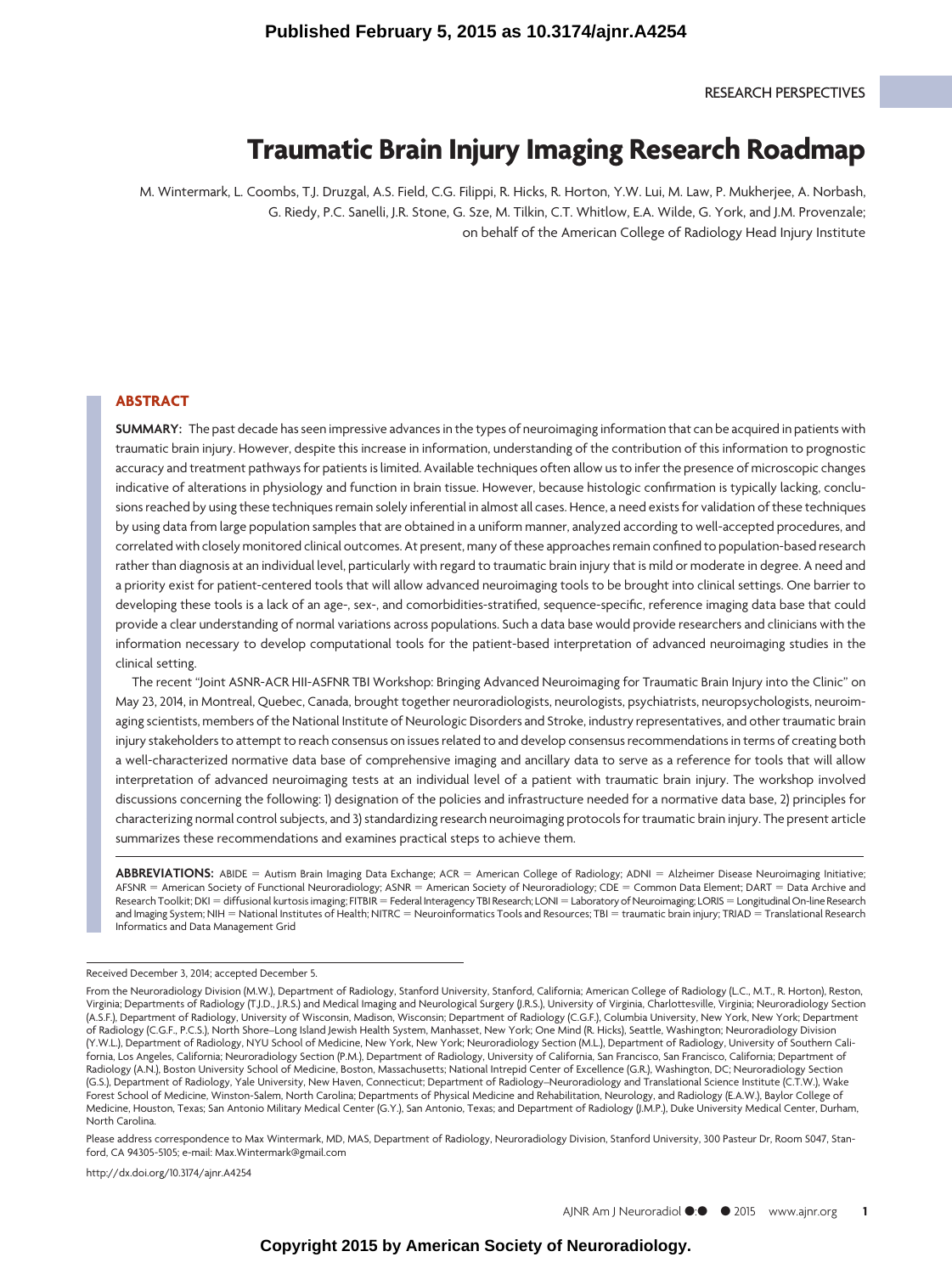**T**raumatic brain injury (TBI) is an important, common cause of morbidity and mortality, with approximately 275,000 hospitalizations and 52,000 deaths each year.<sup>1</sup> Among the leading causes of TBI in the civilian population are falls, motor vehicle collisions, assaults, and sports-related injuries.<sup>1,2</sup> In addition, a particularly high incidence of TBI is seen in the military population. Among individuals with long-term sequelae of TBI, symptoms can range from subtle mild cognitive impairment to severe disability. In many cases, the diagnosis is clear when a patient presents with physical findings of intracranial injury, and neuroimaging findings indicate injuries that may require emergent surgical intervention and medical therapy. Examples of such injuries include (but are not limited to) intraparenchymal and extra-axial hematomas, which can result in life-threatening mass effect and brain herniation. Imaging soon after the time of injury can also give information regarding future prognostic parameters, including early mortality and late morbidity.<sup>3</sup> Commonly used neuroimaging methods for the clinical evaluation of TBI include head CT and certain brain MR imaging sequences (eg, T1-weighted, T2-weighted, FLAIR, diffusion-weighted, and some type of T2\* imaging including gradient-echo imaging or susceptibilityweighted imaging), which can detect acute intracranial sequelae as well as the more chronic effects of TBI, such as encephalomalacia or prior hemorrhage.

Neuroimaging methods beyond those used in conventional imaging (so-called "advanced" techniques) show promise in assessing mild TBI but do not yet play a central standardized role in diagnosis and management of mild TBI because they require further validation. Such techniques include quantitative diffusion imaging methods, such as diffusion tensor imaging (as opposed to the diffusion-weighted imaging listed earlier) and diffusional kurtosis imaging (DKI). These advanced neuroimaging methods allow one to infer tissue microstructural information based on directionality of microscopic water diffusion. DTI is an imaging technique used in a number of brain applications, most notably in fiber tracking for surgical planning. DKI is an extension of DTI and enables the calculation of all the usual DTI metrics. The potential advantage of DKI over DTI is the added metrics quantifying non-Gaussian diffusion, which may supply new information to better characterize brain tissue. This feature may be particularly important in assessment of gray matter, because gray matter water diffusion is nearly isotropic, which limits the value of fractional anisotropy and other metrics of diffusional anisotropy obtainable with DTI. DKI is only now being investigated in application to mild TBI.

Other "advanced" neuroimaging methods also include cerebral perfusion/permeability MR imaging, MR spectroscopy, resting-state functional MR imaging, positron-emission tomography, and magnetoencephalography. Although the aforementioned have yet to be established in clinical practice for TBI diagnosis, many studies have demonstrated the ability of these methods to identify statistically significant effects of mild TBI by using, specifically, group data.<sup>4-30</sup> In particular, when comparing groups of individuals having mild TBI with normal control subjects (as opposed to diagnosing mild TBI in an individual), these techniques have shown quantitative abnormalities in the brain related to subacute and long-term traumatic sequelae (eg, cogni-

**2** Wintermark ● 2015 www.ajnr.org

tive dysfunction), frequently in the absence of intracranial abnormalities detected by nonquantitative visual inspection alone on conventional neuroimaging methods.<sup>19,25,31-42</sup> Such intriguing data suggest a potentially important clinical role for advanced imaging methods, especially in the large population of patients with mild TBI who are symptomatic but whose conventional neuroimaging examination shows no visible abnormality. In these cases, advanced neuroimaging techniques may hold the most promise as sensitive diagnostic and prognostic tools for identifying clinically relevant abnormalities that are otherwise imperceptible on conventional imaging. Until such a time, however, these advanced structural and functional neuroimaging methods do not play a role in clinical practice for the diagnosis of mild TBI in individual patients.

The current method for interpreting neuroimaging studies in the patient care setting relies on a qualitative (ie, solely visual) assessment of acquired imaging information by radiologists or subspecialty-trained neuroradiologists with the generation of a narrative report that is placed into the patient's medical record. These assessments are geared toward the detection and characterization of macroscopically visible lesions and often include a summary differential diagnosis provided for any detected abnormalities. However, advanced neuroimaging approaches such as DTI, blood oxygen level– dependent, and magnetoencephalography generate data that are best assessed through quantitative approaches rather than subjective visual observation of altered intensity within a given brain structure or region. Various types of computational tools are available for analysis of these data for population-based research. However, well-characterized methods for quantitative analysis of advanced imaging data in an individual subject or patient do not exist. Thus, the quantitative data obtained from advanced imaging techniques represent a real departure from the imaging information radiologists interpret in standard clinical care. Therefore, a careful approach is needed before bringing these techniques into routine diagnostic use. The lack of well-accepted, uniform, cross-platform, and user-friendly analysis tools and the fact that these imaging techniques so far have shown promise solely for comparing groups of subjects (as opposed to diagnosis of a single individual) are additional barriers for bringing these potentially informative techniques into the clinic.

One feature that has hampered even more widespread use of advanced imaging techniques in TBI research has been the lack of a large data base of normal individuals to which patients with mild TBI could be compared. Such a data base would allow determination of the range of normal variation in a large population, which is needed before data in a different (eg, diseased) individual or population can be reliably considered to be normal or abnormal. Examples of other diagnostic tests in current clinical practice serve to emphasize this point. Just as one could not use important laboratory tests, such as measurement of hematocrit values and troponin values, without having first established the variations of normal, so we must first determine the operating parameters of advanced imaging tests before more widespread utilization in a research setting, let alone a clinical setting. Instead, at present, many TBI research studies are based on relatively small groups of normal subjects that are unlikely to represent the range of vari-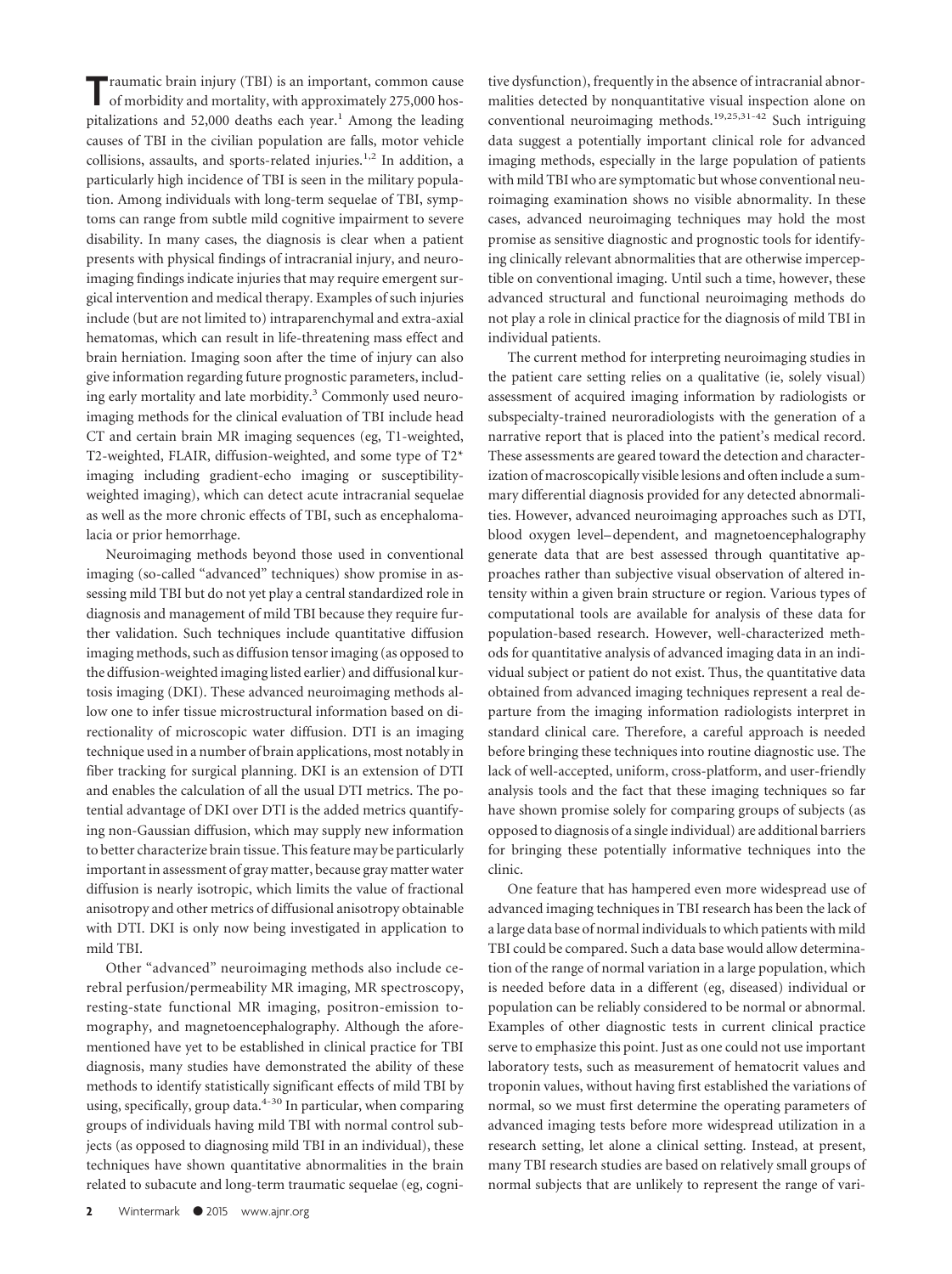

**FIGURE.** Hypothetic distribution of an advanced neuroimaging-dependent measure for TBI (red) and non-TBI (blue) groups. *A*, Idealized separation of distributions between the TBI and non-TBI groups due to a very selective "normal" non-TBI control group (ie, supernormal, with no history of TBI, and no neurologic, psychiatric, or other detectable abnormalities), which would be amenable to conventional statistical analyses based on the general linear model. *B*, Marked overlap of distributions between the TBI and non-TBI groups due to a non-TBI control group comprising subjects with pre-existing abnormalities present in the general population, which would be unlikely to yield a statistically significant differentiation by using the general linear model. Despite relatively marked overlap between distributions, classification approaches may be able to identify features unique to each group and therefore discriminate whether an individual belongs in the TBI or non-TBI group. To pursue implementation of such a binary classification, it will be necessary to characterize the variability associated with neuroimaging methods expected from the general population in the absence of TBI, which can be facilitated by constructing a large comprehensive normative data base.

ability present in the general population at large. Hence, the need exists for construction of large-scale data bases that contain information indicating the standard variation of normal values in an age-stratified fashion and sufficient representations of abnormal to generate a library of key features that possess both diagnostic and prognostic value. Constructing a large comprehensive normative data base has a number of challenges, including the following: 1) defining normality; 2) distinguishing acute findings from chronic abnormalities in patients with pre-existing conditions (Figure); 3) creating image-acquisition protocols that are robust across multiple vendor platforms, methodologies, and institutions; and 4) constructing accessible repositories for data sharing and applying the necessary informatics tools to identify the critical features most sensitive and specific for characterizing the effects of mild TBI.

The purpose of this review is to provide consensus recommendations regarding the creation of such neuroimaging data repositories and associated metadata. This data base would serve as a reference for more uniform interpretation of data across research sites and will, ultimately, aid in clinical translation. A comprehensive, well-characterized, and widely accessible normative neuroimaging data base will provide the best chance of resolving important mild TBI-associated abnormalities that are occult to conventional imaging. This multifaceted approach is expected to play an important role in eventually understanding the importance of findings in individual patients and transforming the care of those who suffer from the effects of mild TBI.

## *Optimal Data Base Approach*

A number of repositories and informatics systems currently exist that provide an excellent opportunity for advancing knowledge about ways to diagnose, classify, and monitor TBI. These repositories and toolsets use different sharing models and have different focuses and strengths. Characteristics of strong repositories include not just ease of input of data and sophisticated, intuitive retrieval engines; the expectations of a durable future data base now include extensibility and sophisticated informatics and datamining tools to increase both relevance and fidelity. A registry listing such National Institutes of Health (NIH) data bases is available at [http://www.nlm.nih.gov/NIHbmic/nih\\_data\\_sharing\\_](http://www.nlm.nih.gov/NIHbmic/nih_data_sharing_repositories.html) [repositories.html.](http://www.nlm.nih.gov/NIHbmic/nih_data_sharing_repositories.html) A list of the processing tools made available by these informatics systems should be added to this registry listing, or it should be linked to other resources such as the Neuroinformatics Tools and Resources (NITRC) (http://www.nitrc.org/) and Neuroimaging Informatics Technology Initiative [\(http://](http://nifti.nimh.nih.gov/) [nifti.nimh.nih.gov/\)](http://nifti.nimh.nih.gov/). These include (Table 1), but are not limited to, the following:

- 1) The National Database for Autism Research [\(http://ndar.nih.](http://ndar.nih.gov) [gov\)](http://ndar.nih.gov) is an NIH-based research data repository that aims at accelerating progress in autism spectrum disorders research through data sharing, data harmonization, and the reporting of research results. The National Database for Autism Research also aims to provide a platform and portal to other research repositories, allowing for aggregation and secondary analysis of data. Interested researchers must complete dedicated forms and then obtain institutional-level approval to either deposit data or access the data base contents.43 The NIH considers the National Database for Autism Research as the prime example of a disease-specific data base supporting the concept of Research Domain Criteria. The NIH is examining the use of the National Database for Autism Research model for data bases for mental health disorders as well as other neurologic conditions (eg, TBI).
- 2) The Federal Interagency TBI Research (FITBIR) Informatics System (https://fitbir.nih.gov/) is the result of a collaboration which began in 2011 between the NIH and the US Department of Defense. It is among the first instances of applying the National Database for Autism Research model to other disease types. Its purpose is to create a national resource for archiving and sharing clinical data from research studies on TBI, along with appropriate control data. The ultimate goals are to support data sharing across the entire TBI research field, facilitate collaboration between laboratories, and promote interconnectivity with other informatics platforms. FITBIR uses the National Institute of Neurologic Disorders and Stroke Common Data Elements (CDEs) [\(http://www.commondata](http://www.commondataelements.ninds.nih.gov/tbi.aspx#tab=Data_Standards) [elements.ninds.nih.gov/tbi.aspx#tab](http://www.commondataelements.ninds.nih.gov/tbi.aspx#tab=Data_Standards)-Data\_Standards) for a data dictionary but also permits use of unique data elements, as needed. The FITBIR data-sharing policy allows for controlled access to contributing, as well as noncontributing, scientific investigators. All FITBIR technologic modules are open-source except for the Global Unique Identifier, which is restricted to ensure subject de-identification.
- 3) The Longitudinal On-line Research and Imaging System (LORIS) for Neuroinformatics [\(https://cbrain.mcgill.ca/](https://cbrain.mcgill.ca/collaborative-platform/loris) [collaborative-platform/loris\)](https://cbrain.mcgill.ca/collaborative-platform/loris) is an open-source informatics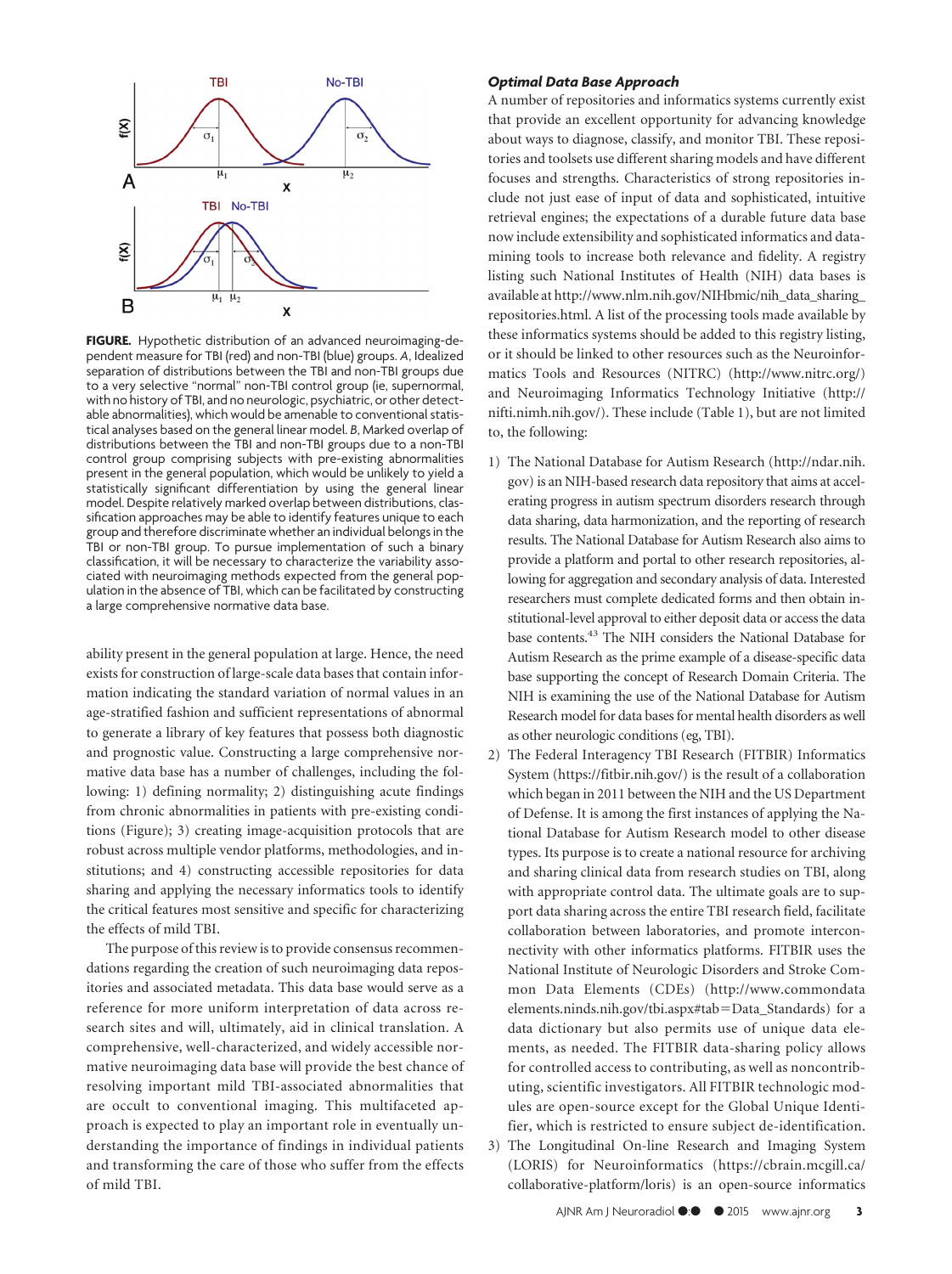|                                             | <b>NDAR</b>                                          | <b>FITBIR</b>                                                                                           | <b>LORIS</b>                            | LONI IDA                                | DART                                                                            | XNAT                                    | INDI/FCP          | COINS                           | BIRN HID                               | <b>Rank</b>                             |
|---------------------------------------------|------------------------------------------------------|---------------------------------------------------------------------------------------------------------|-----------------------------------------|-----------------------------------------|---------------------------------------------------------------------------------|-----------------------------------------|-------------------|---------------------------------|----------------------------------------|-----------------------------------------|
| Core developers                             | National Institutes of<br>Health                     | National Institutes of Health Montreal Neurological University of Southern American College of<br>NINDS | Institute                               | California                              | Radiology                                                                       | Washington University NITRC             |                   | <b>MIND Research</b><br>Network | National Institutes<br>of Health NIGMS | Olin Neuropsychiatry<br>Research Center |
| Types of data stored                        | Neuroimaging                                         | Neuroimaging                                                                                            | Neuroimaging                            | Neuroimaging                            | Imaging                                                                         | Veuroimaging                            | Neuroimaging      | Neuroimaging                    | Neuroimaging                           | Neuroimaging                            |
|                                             | Phenomic                                             | Phenomic                                                                                                | Phenomic                                | Phenomic                                | Phenomic                                                                        | Phenomic                                | Phenomic          | Phenomic                        | Phenomic                               | Phenomic                                |
|                                             | Genetic                                              | Demographic                                                                                             | Genetic                                 | Genetic                                 |                                                                                 | Demographic                             | Demographic       | Demographic                     | Demographic                            | Demographic                             |
|                                             | Demographic                                          | Other: extensible                                                                                       | Demographic                             | Demographic                             |                                                                                 | Other: extensible                       | Other: extensible |                                 | Other: extensible                      | Other: extensible                       |
|                                             | Other: extensible                                    |                                                                                                         | Other: extensible                       | Other: extensible                       | Other: extensible                                                               |                                         |                   |                                 |                                        |                                         |
| Common data elements                        | Required use                                         | Required use                                                                                            | Flexible usage                          | Flexible usage                          | Flexible usage                                                                  | Flexible usage                          | None              | None                            | None                                   | None                                    |
| Workflow                                    |                                                      |                                                                                                         |                                         |                                         | Yes                                                                             |                                         |                   |                                 |                                        |                                         |
| Continuous project coordination             | $\frac{1}{2}$                                        | $\frac{1}{2}$                                                                                           | š                                       | $\frac{1}{2}$                           | Yes                                                                             | $\frac{9}{2}$                           | ż                 | ş                               | $\frac{1}{2}$                          | $\frac{1}{2}$                           |
| Monitoring of data acquisition              | $\frac{1}{2}$                                        | $\frac{1}{2}$                                                                                           | Yes                                     | $\frac{1}{2}$                           | Yes                                                                             | $\frac{9}{2}$                           | $\frac{9}{2}$     | $\frac{1}{2}$                   | $\frac{9}{2}$                          | Yes                                     |
| Data cleaning                               | $\frac{1}{2}$                                        | $\frac{9}{2}$                                                                                           | Yes                                     | Yes                                     | Yes                                                                             | Yes                                     | $\frac{9}{2}$     | $\frac{9}{2}$                   | Yes                                    | Yes                                     |
| Data storage                                | Developer hosting                                    | Developer hosting                                                                                       | Developer hosting or<br>local storage   | Developer hosting or<br>local storage   | Developer hosting or<br>local storage                                           | Local storage                           | Developer hosting | Developer hosting               | Local storage                          | Local storage                           |
| Data query                                  | Yes                                                  | Yes                                                                                                     | Χes                                     | Yes                                     | Yes                                                                             | Yes                                     | $\frac{1}{2}$     | Yes                             | Yes                                    | Yes                                     |
| Data download                               | Yes                                                  | Yes                                                                                                     | Yes                                     | Yes                                     | Yes                                                                             | Yes                                     | Yes               | Yes                             | Yes                                    | Yes                                     |
| Interface with external data-<br>processing | $\frac{6}{2}$                                        | $\frac{1}{2}$                                                                                           | Yes                                     | Yes                                     | Yes                                                                             | Yes                                     | $\frac{6}{2}$     | $\frac{6}{2}$                   | Yes                                    | $\frac{1}{2}$                           |
| Integrated data-processing tools            | $\frac{1}{2}$                                        | $\frac{9}{2}$                                                                                           | $\frac{1}{2}$                           | Yes                                     | Yes?                                                                            | Yes                                     | ž                 | $\frac{9}{2}$                   | $\frac{1}{2}$                          | $\frac{1}{2}$                           |
| Disease-specific                            | Yes: autism                                          | Yes: TBI                                                                                                | $\frac{0}{2}$                           | $\frac{9}{2}$                           | $\frac{1}{2}$                                                                   | $\frac{1}{2}$                           | $\frac{9}{2}$     | $\frac{9}{2}$                   | $\frac{9}{2}$                          | $\frac{6}{2}$                           |
| Major datasets shared                       | individuals related to<br>Data from 77,575<br>autism | In development                                                                                          | <b>ABIDE</b>                            | ABIDE                                   | Data from 150,000 individuals HCP<br>across a wide array of<br>clinical domains |                                         | <b>ABIDE</b>      | ABIDE                           | <b>ABIDE</b>                           | <b>ABIDE</b>                            |
|                                             |                                                      |                                                                                                         | AddNeuroMed                             | <b>AIBL</b>                             |                                                                                 |                                         | ADHD-200          | MCIC Schizophrenic              | Brainscape                             |                                         |
|                                             |                                                      |                                                                                                         | CBRAIN                                  | <b>NOW</b>                              |                                                                                 |                                         | CoRR              | NKI Rockland                    | ELUDE                                  |                                         |
|                                             |                                                      |                                                                                                         |                                         |                                         |                                                                                 |                                         |                   |                                 |                                        |                                         |
|                                             |                                                      |                                                                                                         | <b>CITA</b>                             | <b>ADNIDOD</b>                          |                                                                                 |                                         | NKI Rockland      |                                 | <b>FBIRN</b>                           |                                         |
|                                             |                                                      |                                                                                                         | GUSTO                                   | ğ                                       |                                                                                 |                                         |                   |                                 | MIRIAD                                 |                                         |
|                                             |                                                      |                                                                                                         | <b>IBIS</b>                             | <b>ICBM</b>                             |                                                                                 |                                         |                   |                                 | <b>OASIS</b>                           |                                         |
|                                             |                                                      |                                                                                                         | MAVAN                                   | PPMI                                    |                                                                                 |                                         |                   |                                 |                                        |                                         |
|                                             |                                                      |                                                                                                         | NeuGrid                                 |                                         |                                                                                 |                                         |                   |                                 |                                        |                                         |
|                                             |                                                      |                                                                                                         | NeuroDevNet                             |                                         |                                                                                 |                                         |                   |                                 |                                        |                                         |
| Access policies                             | Government-defined with<br>institutional agreement   | Government-defined with<br>institutional agreement                                                      | User-specified                          | User-specified                          | User-specified                                                                  | User-specified                          | Unrestricted      | User-specified                  | User-specified                         | User-specified                          |
| Data contribution                           | Required as a condition of<br>many NIH grants        | Required as a condition of<br>many NIH grants                                                           | multisite projects<br>Required for some | Required for some<br>multisite projects |                                                                                 | multisite projects<br>Required for some | Voluntary         | Voluntary                       | Voluntary                              | Voluntary                               |
|                                             | Voluntary                                            |                                                                                                         | Voluntary                               | Voluntary                               | Voluntary                                                                       |                                         |                   |                                 |                                        |                                         |

Informatics Research Network; fBIRN, Functional Bioinformatics Research Network; IBIS, Infant maging Bain Study; ICBM, International Consortium for Brain Mapping; OASIS, Open Access Structural Imaging Series; MAVAN, Matern in the Elderly, CITA, Centro de Investigación y Terapias Avanzadas; ADNIDO, Study of Brain Aging in Weterans; GUSTO, Singapore's birth cohort study; MIRIAD, Multisite Imaging Research In the Analysis of Depression; BIRN, B in the Elderly, CITA, Centro de Investigación y Terapias ApunDoD, Study of Brain Aging in Weitenam War Veterans,GUSTO, Singapore's birth cohort study; MIRIAD, Multisite Imaging Research In the Analysis of Depression; BIRN, nformatics Research Network; fBIRN, Functional Bioinformatics Research Network; IBIS, Infant Imaging Brain Study; ICBM, International Consortium for Brain Mapping; OASIS, Open Access Structural Imaging Series; MAVAN, Mater Vulnerability, and Neurodevelopment; PPMI, Parkinson's Progressive Measures Measures MAK: NND; National Institute of Meurologic Disorders and Stroke; ADHD, attention deficit/hyperactivity disorder:

CoRR, Consortium for Reliability and Reproducibility; NKI Rockland, Nathan Kline Institute Rockland; MCIC, MIND Clinical Imaging Consortium.

## **4** Wintermark ● 2015 www.ajnr.org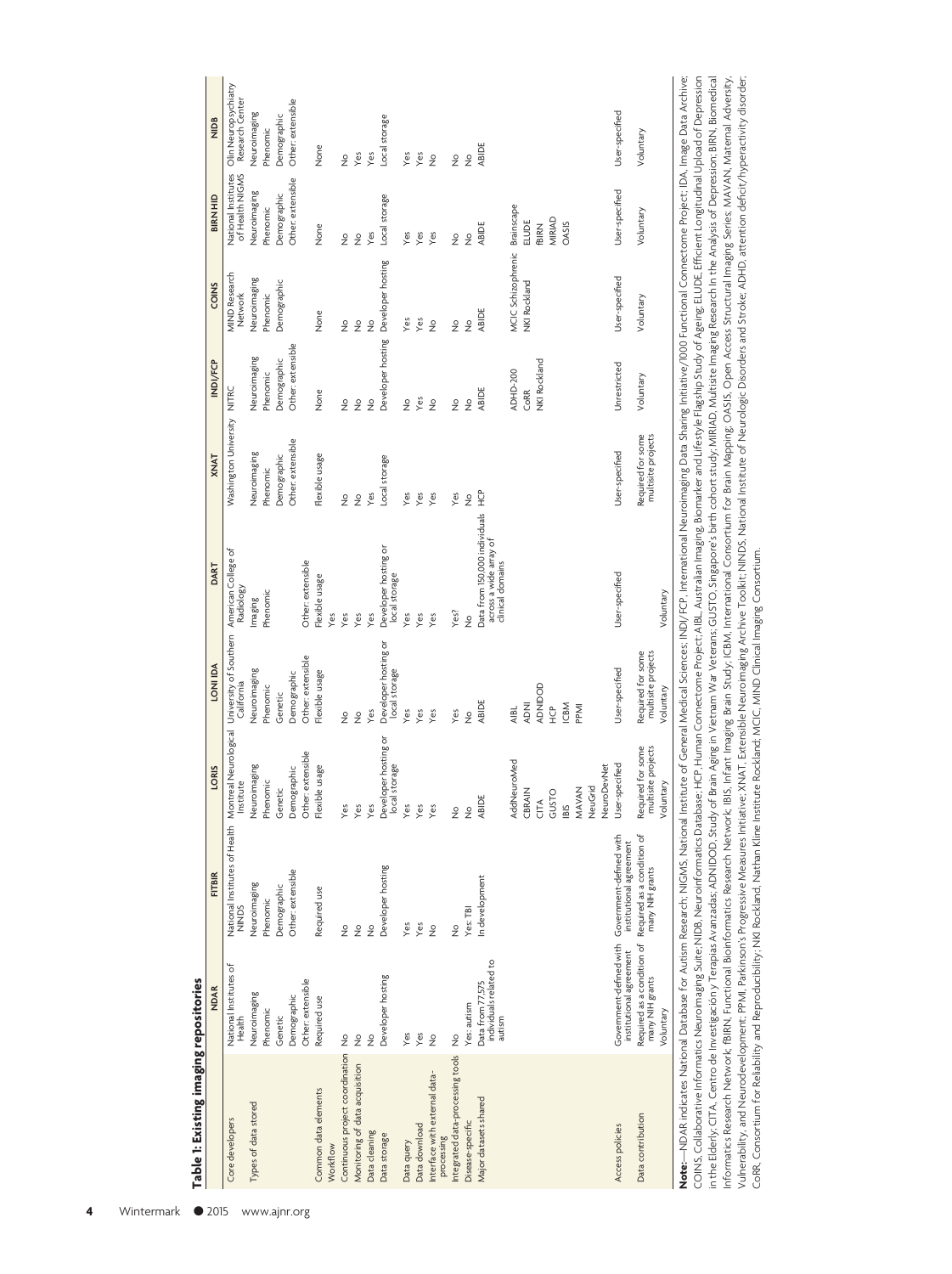system with 3 major components: a data repository for archiving data, tools for data-acquisition management, and a pipeline for analyzing data. It has been in existence for over 10 years and was previously supported by the NIH/National Institute of Mental Health to develop an imaging resource for normal brain development. It is a modular and extensible Web-based data-management system which seeks to collect all aspects of data from a multicenter study. A subject-centric internal organization allows researchers to capture and subsequently extract all information (whether longitudinal or cross-sectional) from any subset of a study cohort. It has errorchecking and quality-control procedures, security, data management, data querying, and administrative functions. LORIS aims to provide the following: 1) continuous project coordination and monitoring of data acquisition, 2) data storage/ cleaning/querying, and 3) an interface with arbitrary external data processing. LORIS has only been formally available for a few years but is working to become a complete solution and is now being used in numerous international neurodevelopmental and neurodegenerative research projects.<sup>43</sup> It now contains data from numerous other research projects, which can be accessed through the CBRAIN portal (http://mcincnim.ca/neuroimagingtechnologies/cbrain/).

- 4) The Laboratory of Neuroimaging (LONI) Image and Data Archive (http://ida.loni.usc.edu) uses a centralized model for working with "Big Data." LONI, which was established in 1983, focuses on the construction of brain atlases based on detailed representations of anatomy in a standardized 3D coordinate system. The Image and Data Archive contains neuroimaging datasets (eg, T1-weighted, T2-weighted, fMRI, DTI, and so forth) from tens of thousands of subjects. It also contains demographic, phenomic, and genetic data from most enrolled subjects. It is by far the largest data base of its kind and has been specifically constructed to serve as a repository for large-scale, multisite neuroimaging projects. Such projects include the Alzheimer Disease Neuroimaging Initiative (ADNI), data from the Michael J. Fox Foundation work on Parkinson Disease, the Parkinson's Progressive Measures Initiative, and many other multisite projects. Data in the Image and Data Archive is not "controlled" by LONI per se but is subject to user-specified access policies by which various levels of access are possible and determined by the data collectors. Data are easily searched by using a user-specified data dictionary. Users can create query-specific data collections that can then be easily retrieved. Collections made in the Image and Data Archive can also be accessed directly from within the LONI Pipeline workflow processing environment, which simplifies access and avoids movement of large collections of data. Several articles have been published which discuss the Image and Data Archive and its interactivity with the LONI Pipeline. In addition to providing an advanced statistical analysis method, LONI has developed sophisticated visualizations to enable effective communication of the results. The NIH-funded study of 3000 children and adults with TBI includes LONI investigators and will be able to take advantage of the LONI Pipeline and other tools.
- 5) The Alzheimer Disease Neuroimaging Initiative (http:// www.adni-info.org/) project is directed by Dr Michael Weiner

from University of California, San Francisco, and represents a major success for neuroimaging data basing, sharing, and reuse. ADNI comprises at least 10 different institutions, all performing standardized imaging and acquiring phenotypic and genetic data on patients with Alzheimer disease, subjects with mild cognitive impairment, and age-matched normal control subjects. ADNI 1.0 had more than 900 subjects in its collection. The current ADNI 2.0 seeks to substantially increase that total with an enhanced protocol (including DTI) as well as full-scale genetic sequencing. All ADNI data are stored in the Laboratory of Neuroimaging Image Data Archive. The data have been included in hundreds of peer-reviewed research articles.

- 6) The Human Connectome Project is an NIH-funded effort to use advanced DTI and fMRI methods at field strengths of 3T and 7T. There are 2 components: 1) the Washington University–University of Minnesota consortium, and 2) the Massachusetts General Hospital–University of Southern California consortium. The Washington University Consortium focuses on large-scale but commodity-level imaging of functional imaging in twins, whereas the Massachusetts General Hospital– University of Southern California initiative is devoted to advanced technologic development of DTI acquisition. Data from Washington University are stored using a customized version of the Extensible Neuroimaging Archive Toolkit (http://www.xnat.org/), whereas the Massachusetts General Hospital–University of Southern California datasets are stored in the Laboratory of Neuroimaging Image Data Archive.
- 7) The American College of Radiology's (ACR's) Translational Research Informatics and Data Management Grid (TRIAD) and Data Archive and Research Toolkit (DART) are an endto-end informatics framework for research data submission, processing, archiving, and analysis. TRIAD is a standardsbased workflow and transfer engine for the incorporation of images and data. It has been in use for clinical trials and related data-acquisition functions (eg, data registries and quality programs such as accreditation) for approximately a decade. Workflow features include automatic de-identification, presubmission automated validation, and distributed workflow for preanalytic review and quality control. DART is the latest version of the data warehouse and archiving functionality provided within the TRIAD informatics environment. The data warehouse has collected DICOM studies and related clinical data for archival and ongoing analysis across a wide array of clinical domains. DART has expanded the ACR archive to include flexible tools for analysis and algorithm development, the ability to support diverse data types (including digital pathology images, biospecimen/biorepository information, and operational research reports), and the ability to ergonomically and rapidly search and query the data. The platform is flexible and designed to provide a low barrier of entry to data input and a high degree of interoperability with other repositories. As a result, DART serves as an independent repository and analytic platform for research but also serves as part of a larger national ecosystem where data can either be accessible via federated means or staged, refined, and submitted for input into more controlled platforms such as FITBIR,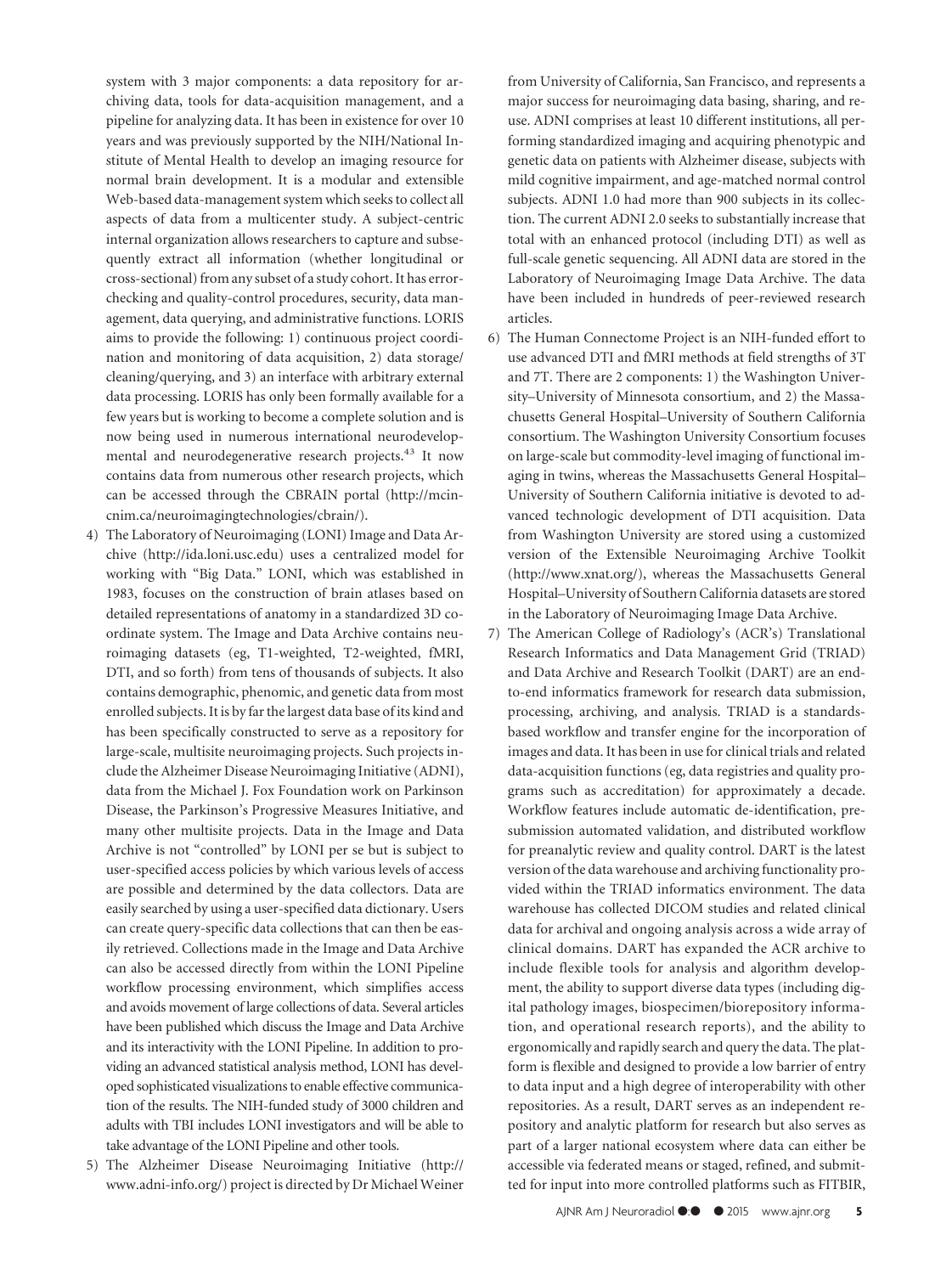where conformance to standards such as TBI CDEs is a prerequisite for inclusion.

8) The Autism Brain Imaging Data Exchange (ABIDE) (http:// fcon\_1000.projects.nitrc.org/indi/abide/) is a grassroots initiative that aims to address the complexity of autism by curating previously collected data for the purpose of data sharing in the broader scientific community. One of the subprojects is the "1000 Functional Connectome Project," which currently has resting-state fMRI and phenotypic data from more than 500 individuals with autism spectrum disorders and equivalent numbers of typically developing children. ABIDE has received data from more than 16 international sites. This is a decentralized process with few restrictions, but it does require curation of the data. The complete collection actually exists in several locations (LONI, LORIS, and NITRC).

Because of the excellent existing data bases and informatics systems, there does not appear to be a compelling rationale for creating a new platform at this time. Rather, it seems appropriate that the existing systems should be leveraged and utilized by the TBI community. Harmonization of imaging, phenotypic, and outcome data to enable data sharing and queries across platforms so that they can be federated by using tools such as Mica-Opal [\(http://wiki.obiba.org/pages/viewpage.action?pageId](http://wiki.obiba.org/pages/viewpage.action?pageId=22544438)-22544438) will be an important step toward encouraging the use of such data bases for TBI imaging research purposes. Furthermore, federation of data bases and data pooling will be greatly facilitated through the systematic use of the National Institute of Neurologic Disorders and Stroke Common Data Elements,  $44-47$  which have been developed by more than 200 scientific experts and include more than 1000 CDEs for TBI and another 8000 for other neurologic disorders [\(http://www.commondataelements.ninds.nih.](http://www.commondataelements.ninds.nih.gov/tbi.aspx#tab=Data_Standards) [gov/tbi.aspx#tab](http://www.commondataelements.ninds.nih.gov/tbi.aspx#tab=Data_Standards)-Data\_Standards). Importantly, for prospective data collection, consultation of both the Federal Interagency Traumatic Brain Injury Research informatics system and the National Institute of Neurologic Disorders and Stroke Web site is recommended to ensure that data conform to the guidelines and specification of these variables. For data that were collected before the formation of these recommended elements, attempts to recategorize or adjust data to fit the recommended elements are encouraged when possible, by using tools such as those available in ACR DART to map data to the CDEs.

For a uniform approach toward TBI data sharing to succeed, it is important that issues regarding data policies be addressed and synchronization of data sharing policies across systems be performed. While it will often be important to establish embargo periods before data can be shared beyond the principal investigators, those periods should be minimized to facilitate use of data by other investigators. The data sharing policy employed by FITBIR is an example of the complexity that can be found in such policies. On the one hand, FITBIR has a staged an embargo period by which core Common Data Elements are accessible on an ongoing basis as data are collected. However, the FITBIR data-sharing policy also allows the principal investigators to control access to the data needed for the primary analyses as described by them in their original application until completion of the study, when it becomes available 6 months after the grant has ended for investigators who have also contributed data to the FITBIR and 12 months

later for other investigators. Thus, substantial delays in data access may be experienced unless collaboration is agreed on by the principal investigators, which could limit research advances across the field of inquiry. Finally, serious consideration should be given to providing limited access to industry partners (possibly in exchange for a fee) for the sole purpose of promotion of development of analysis programs.

The informed consent of the patients whose data are incorporated in these data bases should include the language required to accommodate the above-discussed sharing policies. Specifically, informed consent documents (and Health Insurance Portability and Accountability Act authorization documents) should explicitly include a statement as to whether data will be contributed to an existing (or future) data repository. Template institutional review board applications for retrospective and prospective data collection (including consent forms for prospective data collections) should be prepared and made widely available to the TBI community, especially to junior investigators. These documents should explicitly indicate whether research scans will be reviewed for incidental findings (and by whom) and the method of reporting critical findings to the study's primary investigator or data safety officer/medical monitor.

The development of better interfaces to streamline the process of uploading imaging and other data is recommended. Uploading imaging processes should include automated anonymization to erase personal health information as well as, ideally, a defacing algorithm to remove subject facial features. Adequate quality control should also be implemented, either by the data submitter or by the data base manager. The granularity of this quality control should be defined on the basis of the characteristics, purpose, and complexity of the studies but should, at least, ensure that the appropriate imaging protocols have been used and that the core CDEs have been collected.

## *Considerations for a Data Base of Normal Control Subjects*

A comprehensive understanding of control groups is essential to providing a context against which the presumed effects of mild TBI can be interpreted. Normative standards may need to be considered across the range of ages, genders, and a broad range of otherwise unsuspected individual and related population identifiers. Recommendations regarding collection of certain data elements are provided below along with a brief rationale behind the recommendation. Specific selection of inclusion/exclusion criteria will vary by study and the question being addressed. Furthermore, some studies may benefit from more than 1 comparison group.

Consistent with the CDEs initiative,  $48,49$  the recommendations consist of a 2-tiered system, with core elements that studies should collect under most circumstances (Table 2) and preferred elements for studies that permit more detailed data collection. Core recommendations should be easily obtainable, with minimal cost or effort. Toolboxes such as the NIH toolbox (http:// www.nihtoolbox.org/Pages/default.aspx) and Immediate Post-Concussion Assessment and Cognitive Testing (IMPACT) testing<sup>50</sup> have been designed and developed to facilitate the collection of neurologic, cognitive, and psychological variables relevant to mild TBI.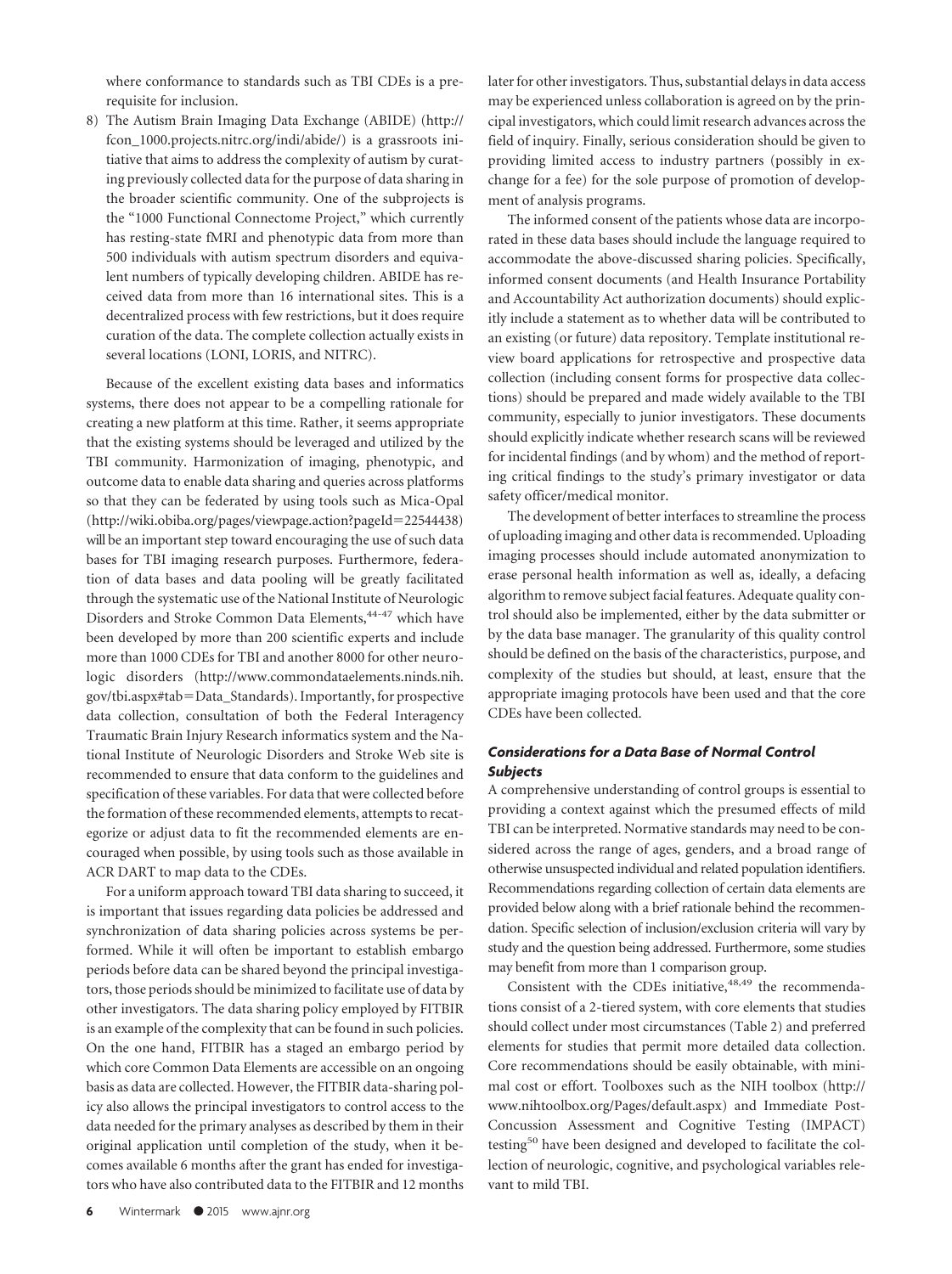|                                          |                             | Table 2: Core (required) demographic variables that should be collected for any normative data base                                                                                                                                                                                                                                                                                                                                                                                                                                                               |                                                                                                                                                                                                                                                                                                                                                        |
|------------------------------------------|-----------------------------|-------------------------------------------------------------------------------------------------------------------------------------------------------------------------------------------------------------------------------------------------------------------------------------------------------------------------------------------------------------------------------------------------------------------------------------------------------------------------------------------------------------------------------------------------------------------|--------------------------------------------------------------------------------------------------------------------------------------------------------------------------------------------------------------------------------------------------------------------------------------------------------------------------------------------------------|
| Recommended Core<br>(Required) Variables | <b>CDE Variable Name</b>    | Permissible Values                                                                                                                                                                                                                                                                                                                                                                                                                                                                                                                                                | Notes, Including Those from the CDE Web Site                                                                                                                                                                                                                                                                                                           |
| Age                                      | Age value                   | $0 - 120$ yr?                                                                                                                                                                                                                                                                                                                                                                                                                                                                                                                                                     | For children younger than I year born at $<$ 36 weeks' gestation, it<br>potential violation of privacy legislation and specifically HIPAA<br>regulations, the calculated age should be recorded rather than<br>is recommended to also collect gestational age. Because of<br>using the actual date of birth.                                           |
| Gender                                   | Gender type                 | Female, male, unknown, unspecified, not reported                                                                                                                                                                                                                                                                                                                                                                                                                                                                                                                  | participant. Gender is the socially constructed identity of sex<br>and is equated with phenotypic sex. Gender may differ from<br>"gender" as opposed to "sex" is to facilitate the ease of self-<br>the sex of an individual determined genetically. The use of<br>Note that "gender" refers to self-reported gender of the<br>report data collection. |
| Handedness                               | Hand preference type        | right hand, both hands, unknown<br>Left hand,                                                                                                                                                                                                                                                                                                                                                                                                                                                                                                                     | Hand which the participant/subject uses predominantly, not<br>necessarily the hand he/she writes with exclusively                                                                                                                                                                                                                                      |
| Race                                     | Race USA category           | American Indian or Alaska native, Asian, black or African-American,<br>Native Hawaiian or other Pacific Islander, white, unknown, not<br>reported                                                                                                                                                                                                                                                                                                                                                                                                                 | ethnic origination, using OMB-approved categories. We note<br>The patient's self-declared racial origination, independent of<br>that these may not be applicable to all non-USA regions.                                                                                                                                                               |
| Ethnicity                                | Ethnicity USA category      | Hispanic or Latino, not Hispanic or Latino, unknown, not reported                                                                                                                                                                                                                                                                                                                                                                                                                                                                                                 | identifies with. We note that these may not be applicable to all<br>Category of ethnicity the participant/subject most closely<br>non-USA regions.                                                                                                                                                                                                     |
| Socioeconomic status                     | Education level USA-type    | 10th grade; 11th grade; 12th grade, no diploma; high school graduate;<br>Never attended/kindergarten only; Ist grade; 2nd grade; 3rd grade;<br>school degree (eg, MD, DDS, DVM, JD); doctoral degree (eg, PhD,<br>4th grade; 5th grade; 6th grade; 7th grade; 8th grade; 9th grade;<br>occupational/technical/vocational program; associate degree:<br>GED or equivalent; some college, no degree; associate degree:<br>master's degree (eg, MA, MS, MEng, MEd, MBA); professional<br>academic program; bachelor's degree (eg, BA, AB, BS, BBA);<br>EdD); unknown | children, these should reflect the highest education level of the<br>completed or the highest degree received. Note that for<br>Highest grade or level of school participant/subject has<br>primary caregiver.                                                                                                                                         |
|                                          | Job classification category | administrative support worker, craft worker, operative, laborer/<br>Official/manager, professional, technician, sales worker,<br>helper, service worker, social worker, unknown, none                                                                                                                                                                                                                                                                                                                                                                             | Category that classifies work performed by participant or, in the<br>case of children, the work performed by the primary caregiver.                                                                                                                                                                                                                    |
|                                          | Family income range         | \$15,000 to \$24,999, \$25,000 to \$34,999, \$35,000 to \$49,999, \$50,000<br>to \$74,999, \$75,000 to \$99,999, ≥\$100,000, refused, unknown,<br>$<$ \$15,000                                                                                                                                                                                                                                                                                                                                                                                                    | $\, \varpi \,$<br>income, of the household of which the participant/subject is<br>Range, in US dollars, of the annual pretax, prededuction total<br>member                                                                                                                                                                                             |
| Academic achievement                     | Education service type      | Special education, regular education, none, unknown, early<br>intervention                                                                                                                                                                                                                                                                                                                                                                                                                                                                                        | Type of educational services received (as a child)                                                                                                                                                                                                                                                                                                     |
|                                          |                             | Note:—GED indicates General Educational Development; HIPPA, Health Insurance Portability and Accountability Act; OBM, Office of Budget and Management.                                                                                                                                                                                                                                                                                                                                                                                                            |                                                                                                                                                                                                                                                                                                                                                        |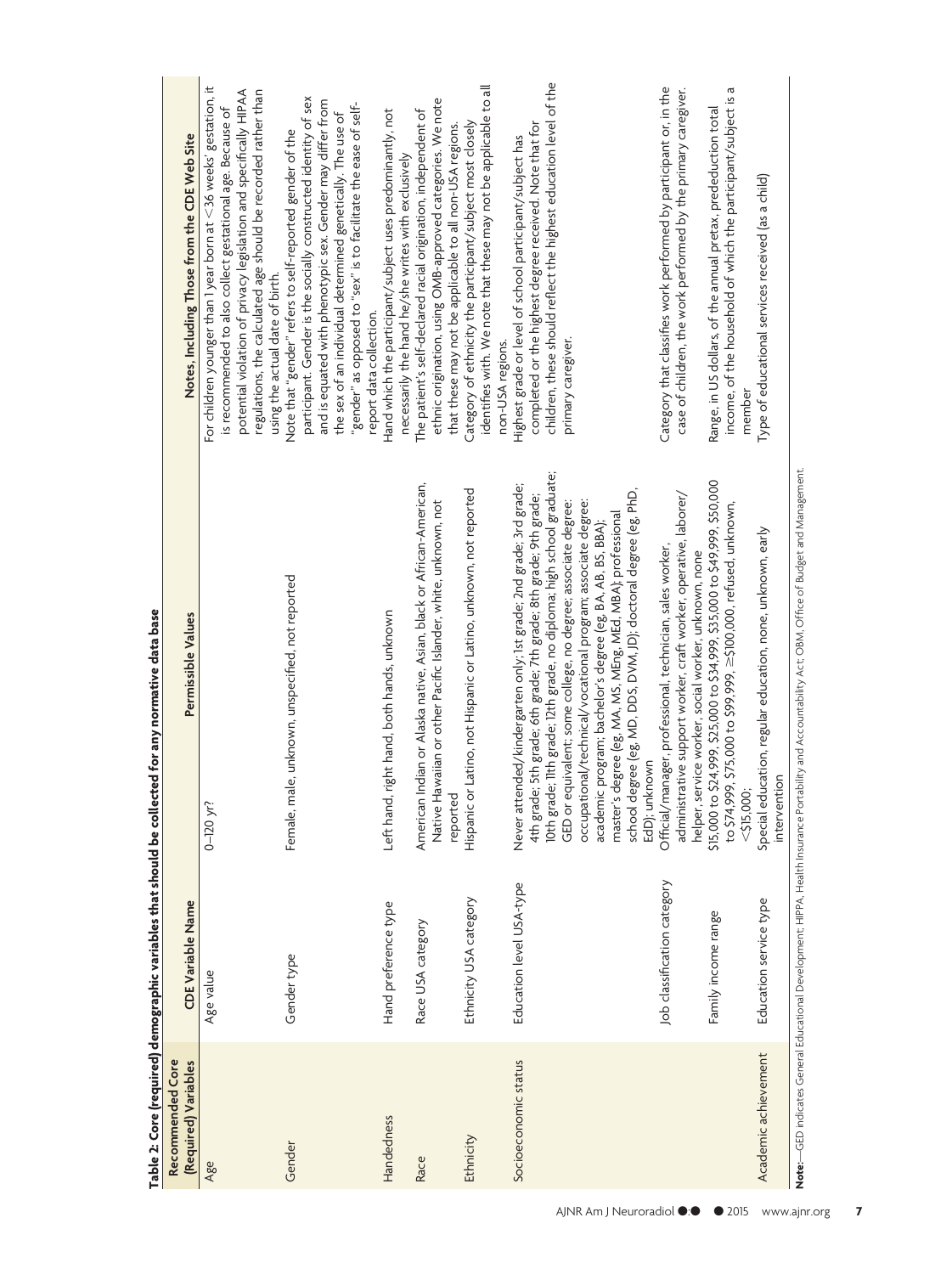The following core (ie, required) CDEs for demographic variables should be collected in all studies, based on supporting evidence in the literature that they influence imaging results in 1 or more imaging modalities: age, sex, and handedness. For handedness, the preferred recommendation is the use of a measure designed to measure hand preference, such as the Edinburgh Handedness Inventory.

Medical and psychiatric history screening for inclusion in normative data bases should routinely involve questions related to the following conditions. For adults, core recommendations are listed in Table 2 in addition to other information on medical illnesses, such as hypertension, cardiovascular risk factors, and pain syndromes. For children, it is recommended to record the following information: estimated gestational age at the time of birth, presence or absence of eventful or high-risk pregnancy, maternal substance abuse during pregnancy, type of delivery (eg, vaginal, cesarean delivery, and/or vacuum/forceps birth), hospitalization after birth for more than 3 days, history of developmental disorder, presence or absence of attention deficit/hyperactivity disorder, learning disorder or autistic spectrum disorder, systematic exposure to a contact sport, history of physical trauma, specific questioning of previous concussions, presence of childhood obesity, presence of CNS or non-CNS tumor, presence of neurologic disorders (eg, tics, seizures, febrile seizures), history of exposure to general anesthesia, history of toxic exposure (eg, lead ingestion, smoke inhalation), medication history, history of diabetes, asthma, substance use, and sleep disorder. These criteria are not necessarily exclusion criteria, but collection of these data points is important in understanding the degree to which the data base is homogeneous and for understanding what factors could, in theory, be implicated in affecting test results.

General level of intelligence function or academic achievement is considered an important factor in studies utilizing control participants to ensure general comparability between groups. Although screening with standardized measures may not be practical in all situations, we recommend collection of at least limited information to ensure group comparability, which may also be used as a factor in later analysis. Level of education attainment should be considered a core requirement. Furthermore, collection of standardized measures is highly recommended because it may enhance participant screening and group characterization for general cognitive functioning (or intelligence quotient). The selection of specific measures will depend on the age group under assessment and population being studied. If used, a screening measure such as the Wechsler Abbreviated Scale of Intelligence, Version II, may be used in both children and adults (for general intelligence). The Wechsler Test of Adult Reading or another reading test may also be used in adults. The mean and distribution of the subject group and control group should be comparable. Depending on the study, investigators may wish to consider a lower limit exclusion of 2 SDs below the mean for such tests as the Wechsler Abbreviated Scale of Intelligence, Version II, and the Wechsler Test of Adult Reading for the specific metric under consideration, because this is generally consistent with definitions of "impairment" and would be unusual in a population of typically developing individuals.

Level of psychological functioning (including the presence of

psychiatric disorders or substance abuse) may also contribute to brain integrity, and several psychiatric disorders have been shown to be associated with altered brain structure or function.<sup>51</sup> Major psychiatric disorders, including major mood, anxiety, and thought disorders, may require exclusion from normative populations. Other disorders may have an increased representation in studies of TBI, including attention deficit/hyperactivity disorder (in children) and posttraumatic stress disorder (in military studies); these may require measurement of severity to use in later analysis and to ensure group comparability. The Child Behavior Checklist screener (behavioral) is recommended for use as a screening tool. Finally, the presence of substance abuse disorders in normal subjects (as well as in study patients) requires consideration because it can produce both behavioral and structural changes.

At present, insufficient evidence exists to determine the effect of the following factors on imaging variables: race, ethnicity, and socioeconomic status (ie, level of education, primary caregiver's level of education, job classification, and family income range; Table 2). Nonetheless, further evaluation of these demographic variables is warranted; thus, continued collection of such data is recommended until evaluation is complete.

Evidence and guidelines regarding appropriate comparison groups for military and sports-related concussion are lacking, and a great need exists for further research in this area. Our knowledge regarding the effect of numerous variables, the size of the effects, and which control group or groups are most ideal is still incomplete. Therefore, studies involving combat-related TBI in either active duty service members or veterans or studies involving sports-related concussion may require additional special consideration for control participants, and proposed guidelines may require some flexibility based on the study question.

#### *Imaging Protocols*

The choice of advanced imaging protocols is very important both when considering a method of obtaining meaningful data and developing a means of data sharing across sites. A wide variety of users exists for such data, including individuals interested in defining characteristics that distinguish the mild TBI population from normal subjects, investigators concerned with assessment of treatment effect, and researchers involved with designating the means by which imaging techniques can, after sufficient validation among a wide group of investigators, eventually be used for diagnosis. These various forms of use require that technologic features of advanced imaging protocols have, on the one hand, qualities such as excellent test performance characteristics (eg, reproducibility and accuracy) and, on the other hand, features that allow them to be used on multiple types of scanners and in various scanning environments.

We now provide recommendations in terms of imaging protocols for TBI research. Please note that these recommendations are intended for TBI research and are not meant to provide guidelines for clinical use in TBI. The recommendations have been designed as a core imaging protocol that will allow imaging of a sufficient number of normal control subjects for a normative data base. However, a wider, more inclusive population, including patients with TBI, could be generated by using documented variants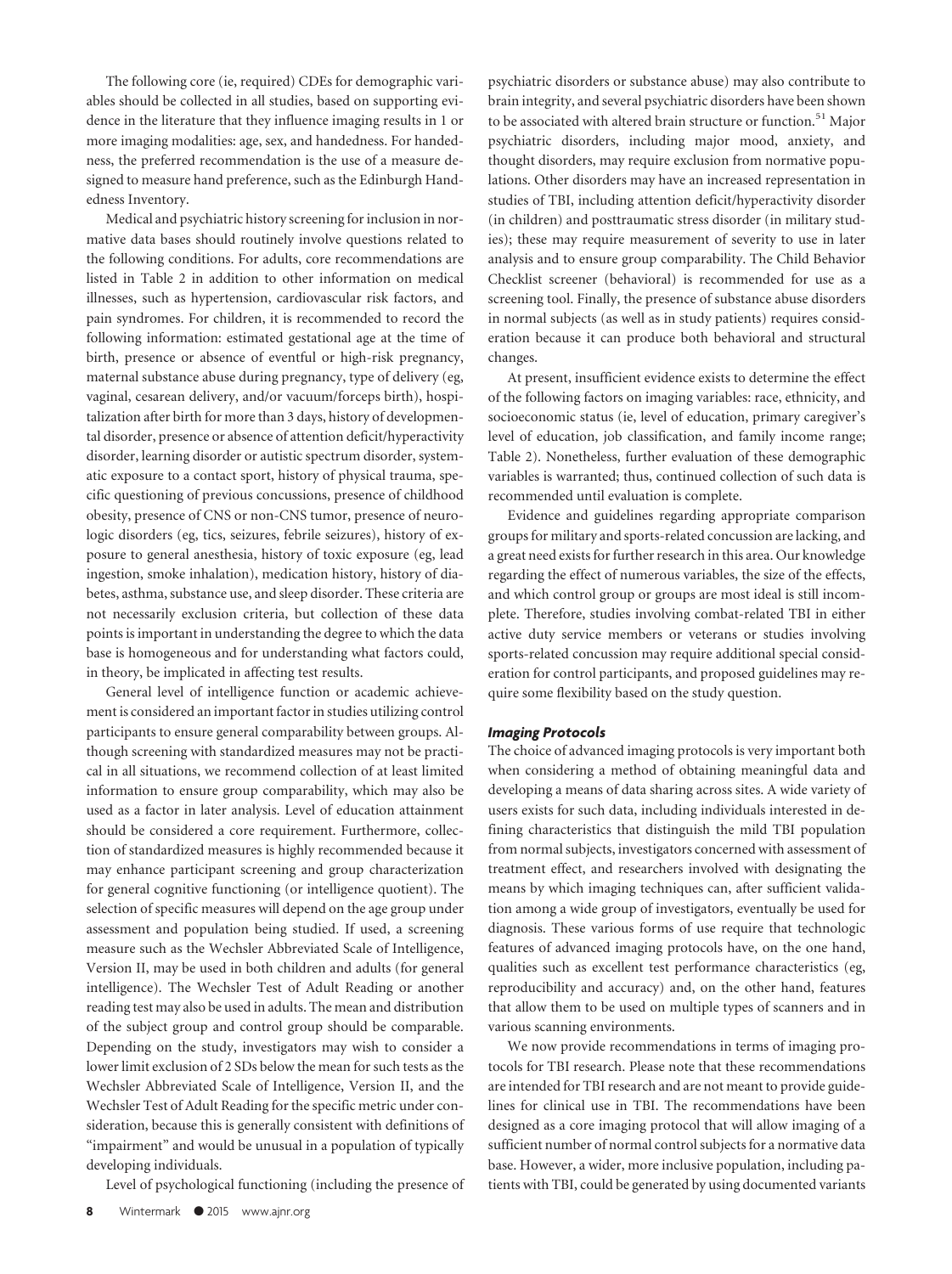| Table 3: "Core" and "preferred" imaging protocols for diffusion-weighted imaging |  |  |  |  |  |  |
|----------------------------------------------------------------------------------|--|--|--|--|--|--|
|----------------------------------------------------------------------------------|--|--|--|--|--|--|

|                         |                                     | "Preferred" No. 1                   | "Preferred" No. 2                   |
|-------------------------|-------------------------------------|-------------------------------------|-------------------------------------|
| <b>Parameter</b>        | "Core"                              | (High Angular Resolution)           | (More b-Values)                     |
| Orientation             | Axial                               | Axial                               | Axial                               |
| Coil                    | Any                                 | Phased array $\geq$ 8 channels      | Phased array $\geq$ 8 channels      |
| Readout                 | <b>EPI</b>                          | EPI                                 | EPI                                 |
| $TR$ (ms)               | ~10000                              | ~10000                              | ~10000                              |
| $TE$ (ms)               | Min                                 | Min $(<100)$                        | Min $(<100)$                        |
| FOV ( $mm2$ )           | $256 \times 256$ or 350 (66% phase) | 256 $\times$ 256 or 350 (66% phase) | 256 $\times$ 256 or 350 (66% phase) |
| Matrix size             | $128 \times 128$                    | $128 \times 128$                    | $128 \times 128$                    |
| Sections/thickness (mm) | Any/ $\leq$ 3                       | 59/2.7                              | 59/2.7                              |
| Section gap (mm)        |                                     | 0                                   | 0                                   |
| Voxel size (mm)         | $\leq$ 3 in all dimensions          | Isotropic $2.73$                    | Isotropic $2.73$                    |
| <b>Directions</b>       | $\geq$ 12                           | 64                                  | $\geq$ 12                           |
| Dual-echo               | Any                                 | <b>No</b>                           | <b>No</b>                           |
| Fat-suppression         | Any                                 | Yes                                 | Yes                                 |
| Phase-encode direction  | A to P                              | A to P                              | A to P                              |
| BW (Hz/pixel)           | 1346                                | 1346                                | 1346                                |
| Parallel imaging factor | Any                                 |                                     |                                     |
| b-value $(s/mm2)$       | $2(0, \sim 1000)$                   | 2(0, 1300)                          | $\geq$ 3 (eg, 0, ~1000, ~2000)      |
| No. $b=0$ images        |                                     | 1 per 8 directions if allowed       | 1 per 8 directions if allowed       |

**Note:**—Min indicates minimum; A to P, anterior to posterior; BW, bandwidth.

of this core imaging protocol and tailored to fit more closely the research question posed by each study. For an initial, normative data base, homogeneity of the data is essential, and acquisition of the imaging data on 3T MR imaging scanners is strongly recommended.

One condition for meaningful use of a data base is a high level of quality control in selection of data before deposition in the data base. For a normal subject data base, such quality control would consist of the following: 1) determination of whether adherence to the recommended imaging protocol has been performed, 2) recording of specific details of advanced imaging sequences (eg, features such as gradient table, number of diffusion directions, number of channels in the head coil, and voxel dimensions), and 3) evaluation of the quality of images obtained in both conventional and advanced imaging sequences. Because these factors are critical to success, we recommend that a skilled neuroradiologist currently certified by the American Board of Radiology and having a Certificate of Added Qualification in Neuroradiology review all imaging studies before their entry into the normative data base. Ideally, this neuroradiologist should have worked for several years at a center treating a high volume of patients with TBI and also have an understanding of the image features needed for high-quality DTI and resting-state fMRI data. Besides a review before the data uploading, the imaging data should also be reviewed by a team of qualified referees after submission to the data base.

The recommended imaging protocol for the normative data base should include routine (conventional) MR imaging pulse sequences and advanced MR imaging pulse sequences. The recommended routine, conventional MR imaging pulse sequences include the following:

- High-resolution 3D T1 (eg, 3D MPRAGE or echo-spoiled gradient echo)
- High-resolution thin-section (3D) T2
- High-resolution 3D T2 FLAIR
- $\bullet$  3D T2\* (eg, SWI).

Recommended advanced MR imaging pulse sequences include diffusion tensor imaging and resting-state functional MR imaging. Details for each are listed below.

For DTI (Institute of Medicine's Forum on Neuroscience and Nervous System Disorders, Health Arm of the National Academy of Science; Developing Standards for Diffusion Tensor Imaging and Diffusion Spectrum Imaging through Public-Private Partnerships, 2013), we recommend a 2-tiered protocol set that allows flexibility in imaging, depending on the specific DTI information sought (Table 3). A so-called "Core" protocol is specified that consists of a basic, "bare-bones" DTI acquisition that should be readily available on virtually all scanners and will be maximally inclusive of TBI investigators across sites. A "Preferred" protocol is then specified with 2 variations to allow for time trade-offs in DTI imaging, which often mean balancing the number of diffusion gradients, the voxel size, number of sections, and number of acquisitions to complete imaging in a reasonable time. Specifically, the 2 variations of "Preferred" protocol allow investigators to use either a protocol with a very high number of diffusion gradient directions (at least 30, ideally 64 directions recommended) or one that provides a means to measure non-Gaussian diffusion (ie, diffusional kurtosis imaging), which requires at least 3 b-values (DKI protocols are available at http://www.musc.edu/ cbi/dki/). Use of DKI may become more widespread once multiband echo-planar and compressed sensing techniques become more readily available. The DTI (or DKI) protocol used should be recorded when resultant imaging data are expected to be included in a data base. For all DTI protocols, we recommend a head coil with at least 8 channels, a scanner gradient strength of at least 40 –50 mT/m, a slew rate of at least 150 –200 T/m/s, and voxel dimensions as close as possible to being isotropic (eg,  $\sim$ 2- to 3-mm thickness in the z-axis). Source images should be inspected for quality assurance before fitting the tensor model. Recommendations for postprocessing are beyond the scope of this roadmap.

For resting-state functional MR imaging, standard gradient echo echo-planar imaging– based blood oxygen level– dependent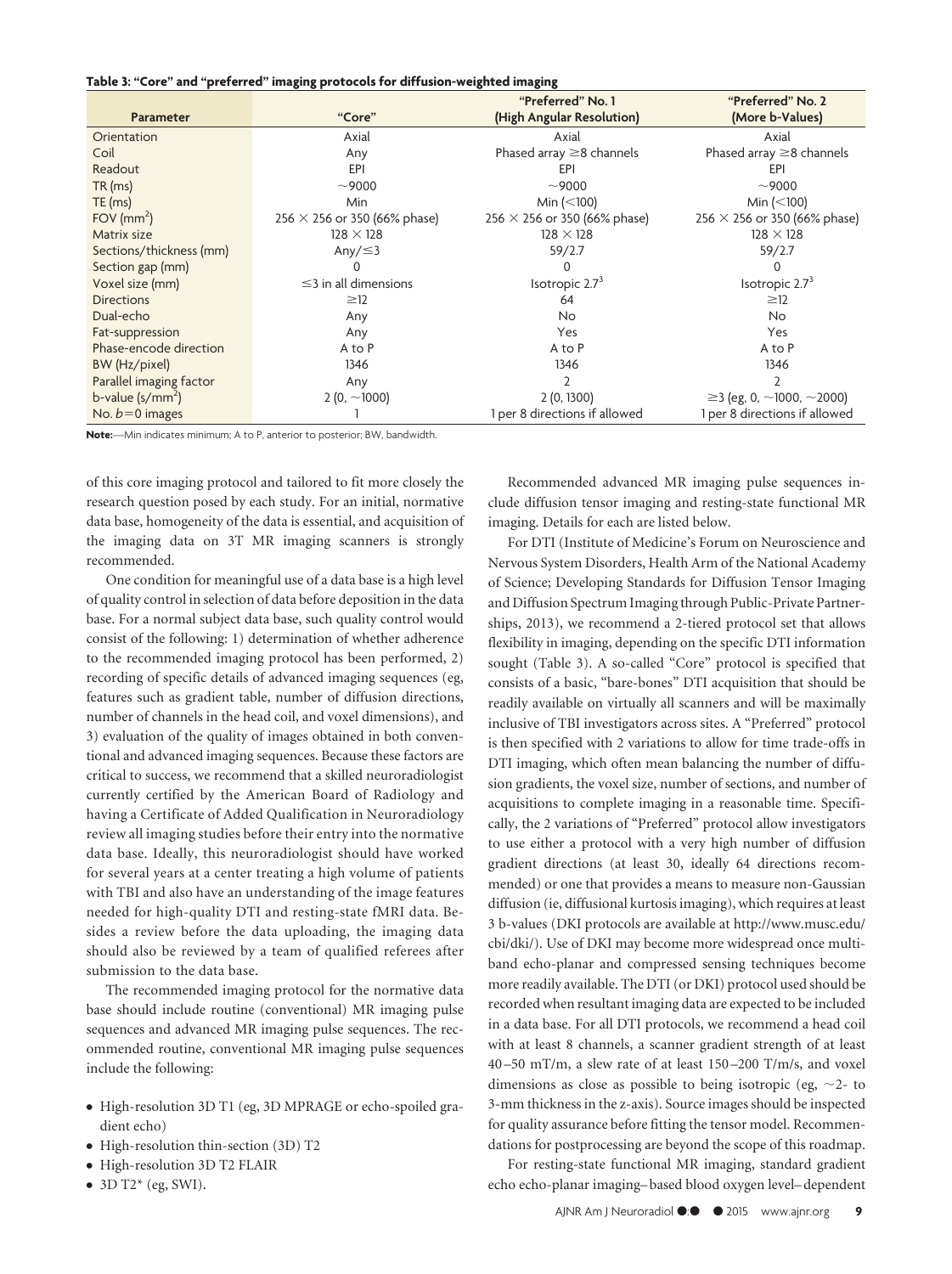fMRI is recommended by using a dedicated head coil having at least 8 channels to allow for parallel imaging. Whole-brain coverage (including the cerebellum) should be standard, and the concomitant acquisition of a high-resolution T1-weighted gradientecho sequence for anatomic coregistration is needed. An isotropic voxel resolution of 3 mm is satisfactory with current standard scanning tools to attempt to simultaneously maximize SNR and resolution. Generally, an axial acquisition should be performed parallel to the anterior/posterior commissure line. Acquisition should be obtained with the subject awake and in a restful state, wearing some method of head-movement constraint. Both eyesopen and eyes-closed imaging techniques have been successfully performed; evidence suggests that the eyes-open imaging method more readily ensures that subjects remain awake.

Mandatory steps for preprocessing of fMRI data include the following: quality assessment for motion, spatial Gaussian smoothing, temporal bandpass filtering, and a regression model to remove physiologic nuisance covariates and allow coregistration of anatomic and functional data and realignment of the functional data. Spatial transformation to a common brain space will often be necessary to accomplish group analyses. A variety of reasonable approaches are available, including the Functional MR Imaging of the Brain Nonlinear Image Registration Tool (http:// www.fmrib.ox.ac.uk//fsl), Diffeomorphic Anatomical Registration Through Exponentiated Lie Algebra [\(http://nipy.source](http://nipy.sourceforge.net/nipype/users/examples/fmri_spm_dartel.html) [forge.net/nipype/users/examples/fmri\\_spm\\_dartel.html\)](http://nipy.sourceforge.net/nipype/users/examples/fmri_spm_dartel.html), and Advanced Normalization Tools (http://stnava.github.io/ ANTs/). Individuals interested in pursuing resting-state fMRI in this population are referred to some commonly used and readily available software packages (including but not limited to the Functional MR Imaging of the Brain Software Library, [http://](http://www.fmrib.ox.ac.uk/fsl) [www.fmrib.ox.ac.uk/fsl;](http://www.fmrib.ox.ac.uk/fsl) Analysis of Functional Neuroimages, [http://afni.nimh.nih.gov/afni/;](http://afni.nimh.nih.gov/afni/) and Statistical Parametric Mapping, [http://www.fil.ion.ucl.ac.uk/spm/\)](http://www.fil.ion.ucl.ac.uk/spm/) for preprocessing of data. A few tools that can be used for connectivity analyses include fMRI of the Brain Software Library (http://www.fmrib.ox.ac.uk/ fsl), Conn (http://www.nitrc.org/projects/conn/), and Data Processing Assistant for Resting-State fMRI (http://www.nitrc.org/ projects/conn/). The Human Connectome project has a suite of resting-state functional MR imaging–related sources available for use (http://www.humanconnectome.org/about/project/restingfmri.html).

Phantom calibration of the MR imaging scanners should be performed on at least a weekly basis. A variety of standardized phantom and measurement protocols is now available. These include the ADNI or ACR phantom for conventional, structural MR imaging sequences [\(http://www.acr.org/](http://www.acr.org/∼/media/ACR/Documents/Accreditation/MRI/LargePhantomGuidance.pdf)~/media/ACR/ [Documents/Accreditation/MRI/LargePhantomGuidance.pdf\)](http://www.acr.org/∼/media/ACR/Documents/Accreditation/MRI/LargePhantomGuidance.pdf), the National Institute of Standards and Technology (NIST) diffusion phantom for DWI data, and the Biomedical Informatics Research Network phantom for functional MR imaging data [\(http://www.birncommunity.org/tools-catalog/function](http://www.birncommunity.org/tools-catalog/function-birn-stability-phantom-qa-procedures/)[birn-stability-phantom-qa-procedures/\)](http://www.birncommunity.org/tools-catalog/function-birn-stability-phantom-qa-procedures/). The results of phantom scanning can be compared and contrasted across sites to ensure that multisite consortia remain in agreement in terms of basic scanner and image quality control metrics.

#### **CONCLUSIONS**

The "Joint ASNR-ACR HII-ASFNR TBI Workshop: Bringing Advanced Neuroimaging for TBI into the Clinic," on May 23, 2014, in Montreal, Quebec, Canada, identified a number of excellent already-existing data bases and informatics systems, which obviates the need to create a new platform at this time. Rather, to facilitate the creation of a normative data base, we make recommendations to harmonize collection of imaging, phenotypic, and outcomes data. Such a process would enable data sharing and queries across platforms to allow the data bases to be federated. Federation of data bases and data pooling will be greatly facilitated through the systematic use of the National Institute of Neurologic Disorders and Stroke Common Data Elements and through harmonization of data-sharing policies. Better interfaces to streamline the process of uploading imaging and other data should be developed.

In terms of the demographic variables to be collected for the normative data base, a 2-tier system is recommended, with core elements that studies should collect under most circumstances and preferred guidelines for more detailed data collection for studies that permit this. These core recommendations are generally easily obtainable, with minimal cost or effort. Studies involving combat-related TBI in either active duty service members or veterans or from studies involving sports-related concussion may require additional special consideration for control participants, and proposed guidelines may require some flexibility based on the study question being asked.

The recommended conventional imaging sequences include high-resolution 3D T1 (3D MPRAGE), high-resolution thin-section T2, high-resolution 3D T2 FLAIR, and 3D T2\* (for instance SWI); and the recommended advanced imaging sequences include high-quality DTI (or DKI) and resting-state fMRI (ie, in conformance with the image acquisition parameters outlined earlier). Image acquisition on 3T scanners is recommended, along with (at least) monthly calibration of the MR imaging scanners by using a phantom. A skilled neuroradiologist should review all the imaging data (including review for incidental findings) before deposition of the data in the normative data base, and the imaging data should also be reviewed once within the data base by a team of qualified referees.

We did not specifically discuss imaging-processing tools and pipelines or ways to share them across institutions and platforms. We intend for these issues to be the topic of a future workshop.

#### **APPENDIX**

American College of Radiology Head Injury Institute Contributors: Trevor Andrews, PhD, Philips Healthcare and University of Vermont, College of Medicine, Burlington, Vermont; Sylvain Bouix, PhD, Brigham and Women's Hospital and Harvard Medical School, Boston, Massachusetts; Michael Brant-Zawadzki, MD, FACR, Hoag Hospital, Newport Beach, California; Asim Choudhri, MD, University of Tennessee Health Science Center, Memphis, Tennessee; Cameron Craddock, PhD, Center for the Developing Brain, Child Mind Institute, New York, New York; Alan Evans, PhD, McConnell Brain Imaging Centre, Montreal Neurological Institute, McGill University, Montreal, Quebec, Canada; Damien Galanaud, MD, PhD, Hôpital de la Pitié Sal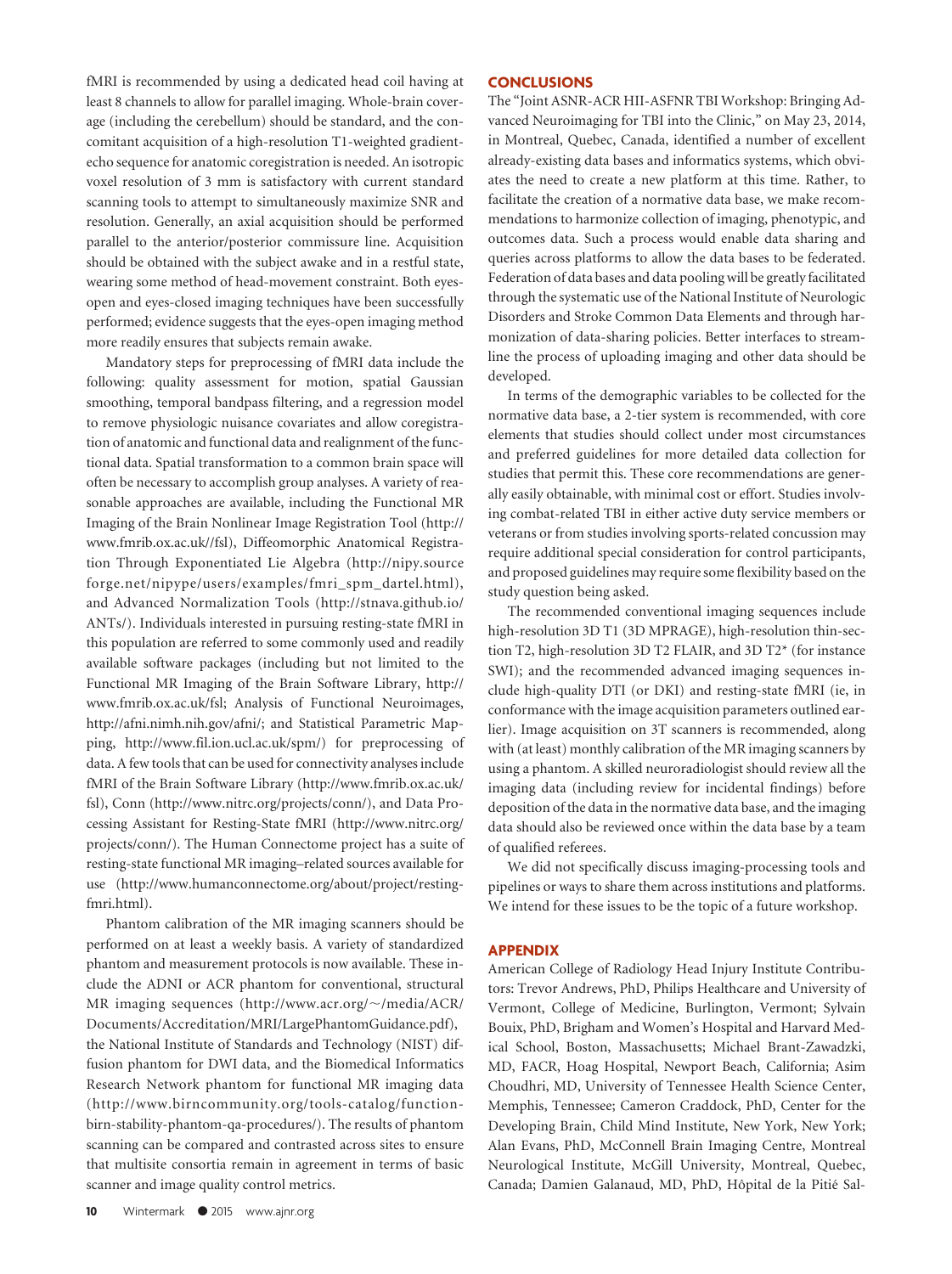pêtrière, Paris, France; Alisa Gean, MD, University of California, San Francisco, and San Francisco General Hospital, San Francisco, California; Jam Ghajar, MD, PhD, FACS, Stanford University, Stanford, California; Rajiv Gupta, MD, PhD, Massachusetts General Hospital and Harvard Medical School, Boston, Massachusetts; E. Michael Harned, MD, Indiana University School of Medicine, Indianapolis, Indiana; Joseph A. Helpern, PhD, Medical University of South Carolina, Charleston, South Carolina; Nadja Kadom, MD, Boston Medical Center and Boston University, Boston, Massachusetts; Inga Koerte, MD, Ludwig-Maximilian-University, Munich, Germany, and Brigham and Women's Hospital and Harvard Medical School, Boston, Massachusetts; Roland Lee, MD, FACR, University of California, San Diego, San Diego, California; Joseph Maldjian, MD, PhD, Wake Forest School of Medicine, Winston-Salem, North Carolina; Srini Mukundan, MD, PhD, Brigham and Women's Hospital and Harvard Medical School, Boston, Massachusetts; Sumit N. Niogi, MD, PhD, NY Presbyterian Hospital–Weill Cornell Medical College, New York, New York; Ofer Pasternak, PhD, Brigham and Women's Hospital and Harvard Medical School, Boston, Massachusetts; Cyrus Raji, MD, PhD, University of California, Los Angeles, Medical Center, Los Angeles, California; Dan Rettmann, PhD, GE Healthcare, Milwaukee, Wisconsin; Michael I. Rothman, MD, Bethlehem, Pennsylvania; Martha Shenton, PhD, Brigham and Women's Hospital and Harvard Medical School, Boston, Massachusetts; Tamar D. Shirman, PhD, Philips Healthcare, Best, the Netherlands; Jeannette Söderberg, PhD, International Neuroinformatics Coordinating Facility, Karolinska Institutet, Stockholm, Sweden; Kenneth A. Spero, MD, Northwest Community Hospital, Arlington Heights, Illinois; Jack Darrell Van Horn, MEng, PhD, The Institute for Neuroimaging and Informatics and Laboratory of Neuro Imaging, Keck School of Medicine of University of Southern California, Los Angeles, California; Michael D. Wirt, MD, PhD, COL, MC, FS Commander, USAISROTSG Radiology Consultant JBSA, Fort Sam Houston, Houston, Texas; David W. Wright, MD, FACEP, Emory University School of Medicine, Atlanta, Georgia; Lyubomir Zagorchev, PhD, Philips Healthcare, Best, the Netherlands.

### **ACKNOWLEDGMENTS**

We wish to acknowledge the generous support of the American Society of Neuroradiology, the Head Injury Institute of the American College of Radiology, the American Society of Functional Neuroradiology, GE Healthcare and Philips Healthcare, whose contributions made possible the "Joint ASNR-ACR HII-ASFNR TBI Workshop: Bringing Advanced Neuroimaging for TBI into the Clinic," held on Friday May 23, 2014, in Montreal, Quebec, Canada, as a parallel session during the 52nd Annual Meeting of the ASNR and The Foundation of the ASNR Symposium 2014.

Disclosures: Max Wintermark—*RELATED*: *Grant*: ASNR,\* ASFNR,\* ACR,\* *Comments*: paid to ASNR, not my institution; *UNRELATED*: *Grants/Grants Pending*: GE Healthcare,\* Philips Healthcare.\* Christopher G. Filippi—*UNRELATED*: *Consultancy*: Regeneron Pharmaceuticals, Syntactx, *Comments*: For both of these companies, I interpret MR images that are part of research trials; *Grants/Grants Pending*: NIH, *Comments*: Coinvestigator on NIH grant, 1R01CA161404-01A; *Other*: Co-Principal Investigator on Coulter Grant (software development) and coinvestigator on Irving Foundation Grant (new MR imaging sequence development) and mentor to Radiological Society of North American grant recipients (currently a medical student and a resident).

Randy Horton—*RELATED*: *Consulting Fee or Honorarium*: American College of Radiology, *Comments*: I am a paid consultant to the ACR; *Support for Travel to Meetings for the Study or Other Purposes*: American College of Radiology, *Comments*: I am a paid consultant to the ACR, and they paid for my travel to the meeting where the information in this publication was first developed; *Payment for Writing or Reviewing the Manuscript*: American College of Radiology, *Comments*: The ACR compensated me for my review time on this manuscript. Yvonne W. Lui—*UNRE-LATED*: *Grants/Grants Pending*: NIH R01.\* Meng Law—*RELATED*: *Grant*: Toshiba America Medical Systems\*; *Consulting Fee or Honorarium*: Bracco Diagnostics.\* Gordon Sze—*UNRELATED*: *Expert Testimony*: a very few legal firms. James Provenzale—*RELATED*: *Support for Travel toMeetings for the Study or Other Purposes*: ACR, *Comments*: support for travel to the ACR/ASNR workshop; *UNRELATED*: *Grants/Grants Pending*: US Department of Veterans Affairs.\* Aaron Field—*UNRE-LATED*: *Consultancy*: Asterias Biotherapeutics (paid consultant); *Grants/Grants Pending*: NIH,\* National MS Society,\* *Comments*: Research grant support. Elisabeth Wilde—*RELATED*: *Support for Travel to Meetings for the Study or Other Purposes*: ACR, *Comments*: ASNR meeting for workshop related to work associated with this manuscript; *UNRELATED*: *Grants/Grants Pending*: NIH,\* Department of Defense,\* Veterans Administration,\* *Comments*: Grants not associated with this work. Pratik Mukherjee—*UNRELATED*: *Board Membership*: GE Healthcare (Medical Advisory Board), RGN Neuroscience (Scientific Advisory Board); *Grants/Grants Pending*: GE Healthcare (research grant and industry contract)\*; *Stock/Stock Options*: RGN Neuroscience (stock options). \*Money paid to the institution.

#### **REFERENCES**

- 1. Faul M, Xu L, Wald M, et al. **Traumatic brain injury in the United States: emergency department visits, hospitalizations and deaths 2002–2006**. Centers for Disease Control and Prevention, National Center for Injury Prevention and Control 2010. http://www.cdc.gov/ traumaticbraininjury/pdf/blue\_book.pdf. Accessed January 17, 2015
- 2. Gilchrist J, Thomas KE, Xu LK, et al. **Nonfatal traumatic brain injuries related to sports and recreation activities among persons aged** <**19 years—United States, 2001–2009.** *MMWR Morbid Mortal Wkly Rep* 2011;60:1337–42
- 3. Maas AI, Hukkelhoven CW, Marshall LF, et al. **Prediction of outcome in traumatic brain injury with computed tomographic characteristics: a comparison between the computed tomographic classification and combinations of computed tomographic predictors.** *Neurosurgery* 2005;57:1173–82; discussion 1173–82
- 4. Wilde EA, Ramos MA, Yallampalli R, et al. **Diffusion tensor imaging of the cingulum bundle in children after traumatic brain injury.** *Dev Neuropsychol* 2010;35:333–51
- 5. Arfanakis K, Haughton VM, Carew JD, et al. **Diffusion tensor MR imaging in diffuse axonal injury.** *AJNR Am J Neuroradiol* 2002;23: 794 –802
- 6. Kumar R, Gupta RK, Husain M, et al. **Comparative evaluation of corpus callosum DTImetricsin acutemild andmoderate traumatic brain injury: its correlation with neuropsychometric tests.** *Brain Inj* 2009;23:675–85
- 7. Miles L, Grossman RI, Johnson G, et al. **Short-term DTI predictors of cognitive dysfunction in mild traumatic brain injury.** *Brain Inj* 2008;22:115–22
- 8. Newcombe VF, Williams GB, Nortje J, et al. **Concordant biology underlies discordant imaging findings: diffusivity behaves differently in grey and white matter post acute neurotrauma.** *Acta Neurochir Suppl* 2008;102:247–51
- 9. Newcombe VFJ, Williams GB, Nortje J, et al. **Analysis of acute traumatic axonal injury using diffusion tensor imaging.** *Br J Neurosurg* 2007;21:340 –48
- 10. Wozniak JR, Krach L, Ward E, et al. **Neurocognitive and neuroimaging correlates of pediatric traumatic brain injury: a diffusion tensor imaging (DTI) study.** *Arch Clin Neuropsychol* 2007;22:555–68
- 11. McAllister TW, Ford JC, Ji S, et al. **Maximum principal strain and strain rate associated with concussion diagnosis correlates with changes in corpus callosum white matter indices.** *Ann Biomed Eng* 2012;40:127–40
- 12. Chokshi FH, Munera F, Rivas LA, et al. **64-MDCT angiography of blunt vascular injuries of the neck.** *AJR Am J Roentgenol* 2011; 196:W309 –15
- 13. Bazarian JJ, Zhong J, Blyth B, et al. **Diffusion tensor imaging detects**